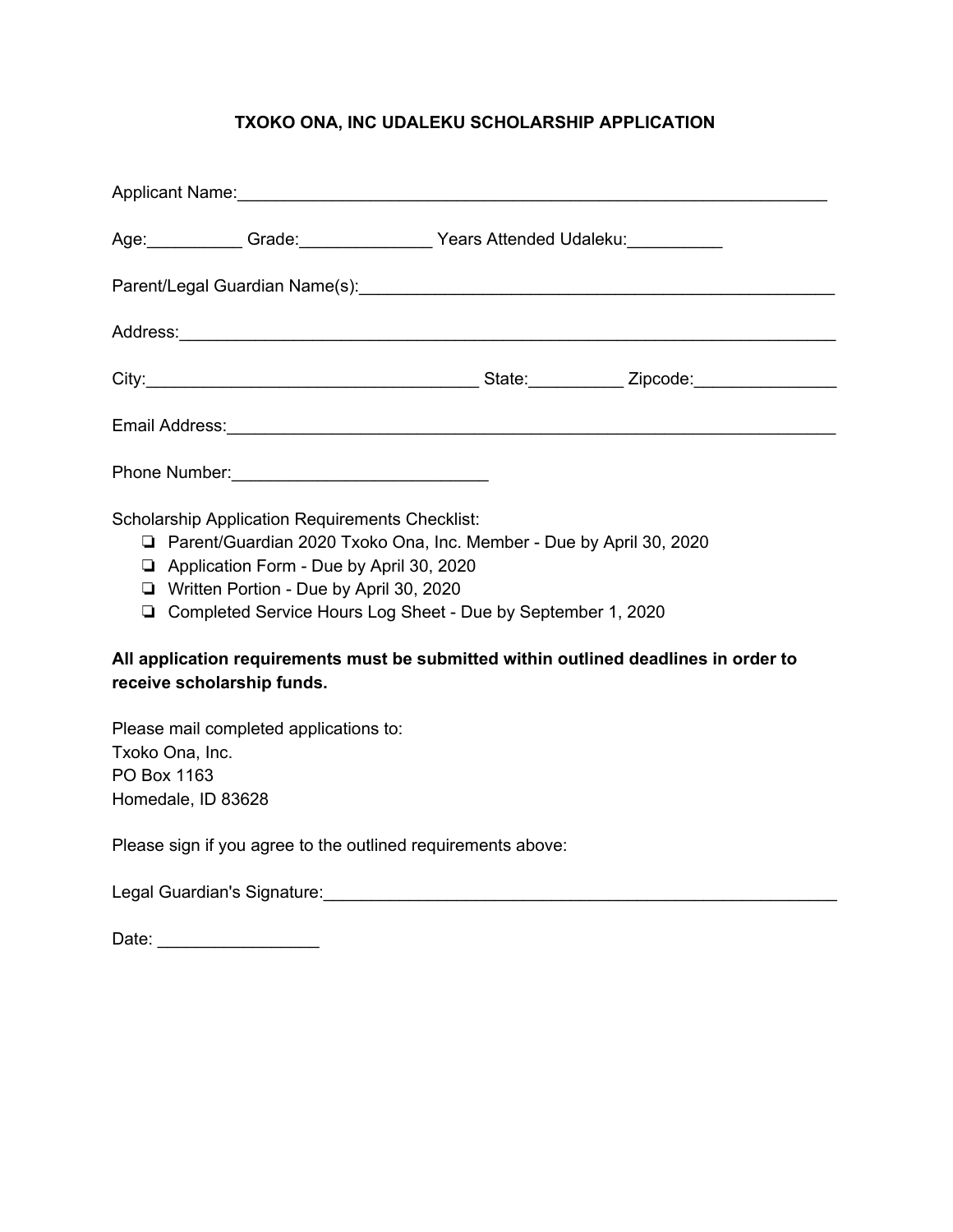## **Written Portion**

For this portion of the application, please answer the below request in your own words. Responses must be at least one paragraph (no less than three sentences) in length. Typed responses are also acceptable.

Tell us about yourself and what are you most excited to learn at Udaleku?: